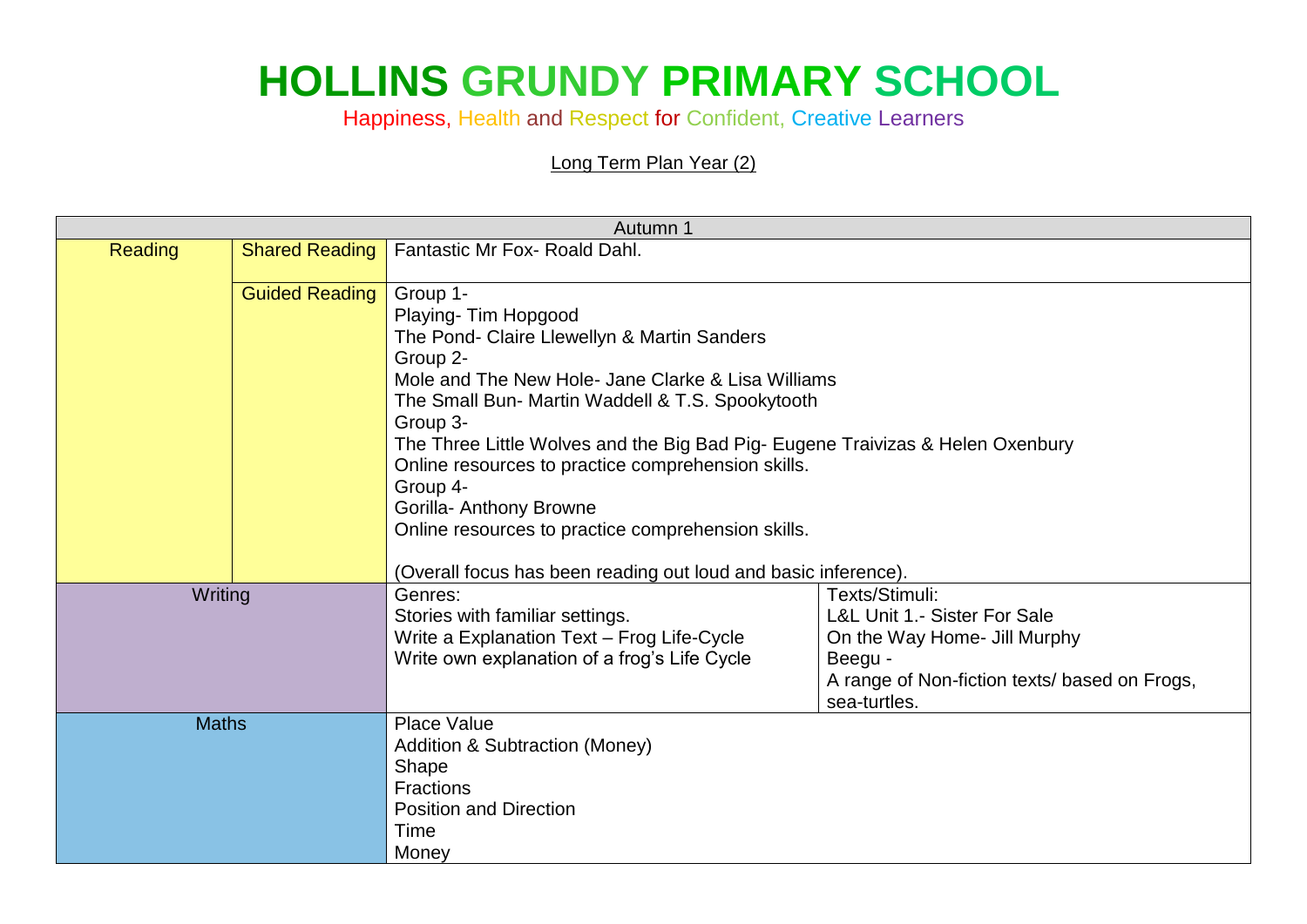| <b>Health Education</b>        | <b>Science</b>                     | <b>PE</b>                            |
|--------------------------------|------------------------------------|--------------------------------------|
|                                | How could you be the next sporting | <b>Ball Skills</b>                   |
|                                | superstar?                         | <b>Ball Games</b>                    |
| <b>Relationships Education</b> |                                    | Computing                            |
| Families and friendships       | (Animals, including Humans).       | iSafe- Personal information and      |
| Safe relationships             |                                    | Being safe online                    |
| <b>Sex Education</b>           |                                    | <b>Whole School Theme</b>            |
|                                |                                    | <b>Black History Month (October)</b> |

| <b>Music</b>                               | <b>History</b>                       | Design & Technology |
|--------------------------------------------|--------------------------------------|---------------------|
| How does music make us make friends?       |                                      |                     |
|                                            |                                      |                     |
| Art                                        |                                      | $L$ anguages $-$    |
| How can we create art from our photographs | Geography                            |                     |
| of special places in our town?             |                                      |                     |
| <b>Portraits</b>                           |                                      |                     |
| <b>Special Places Paintings/Collage</b>    |                                      |                     |
|                                            |                                      |                     |
| <b>RE</b>                                  | What would Oleg and The Minions find | Languages - Other   |
| Who is a Muslim and how do they live?      | exciting about a Town Like Bury?     |                     |
| Rosh Hashanah                              |                                      |                     |
| <b>Yom Kippur</b>                          |                                      |                     |
|                                            |                                      |                     |
|                                            |                                      |                     |
|                                            |                                      |                     |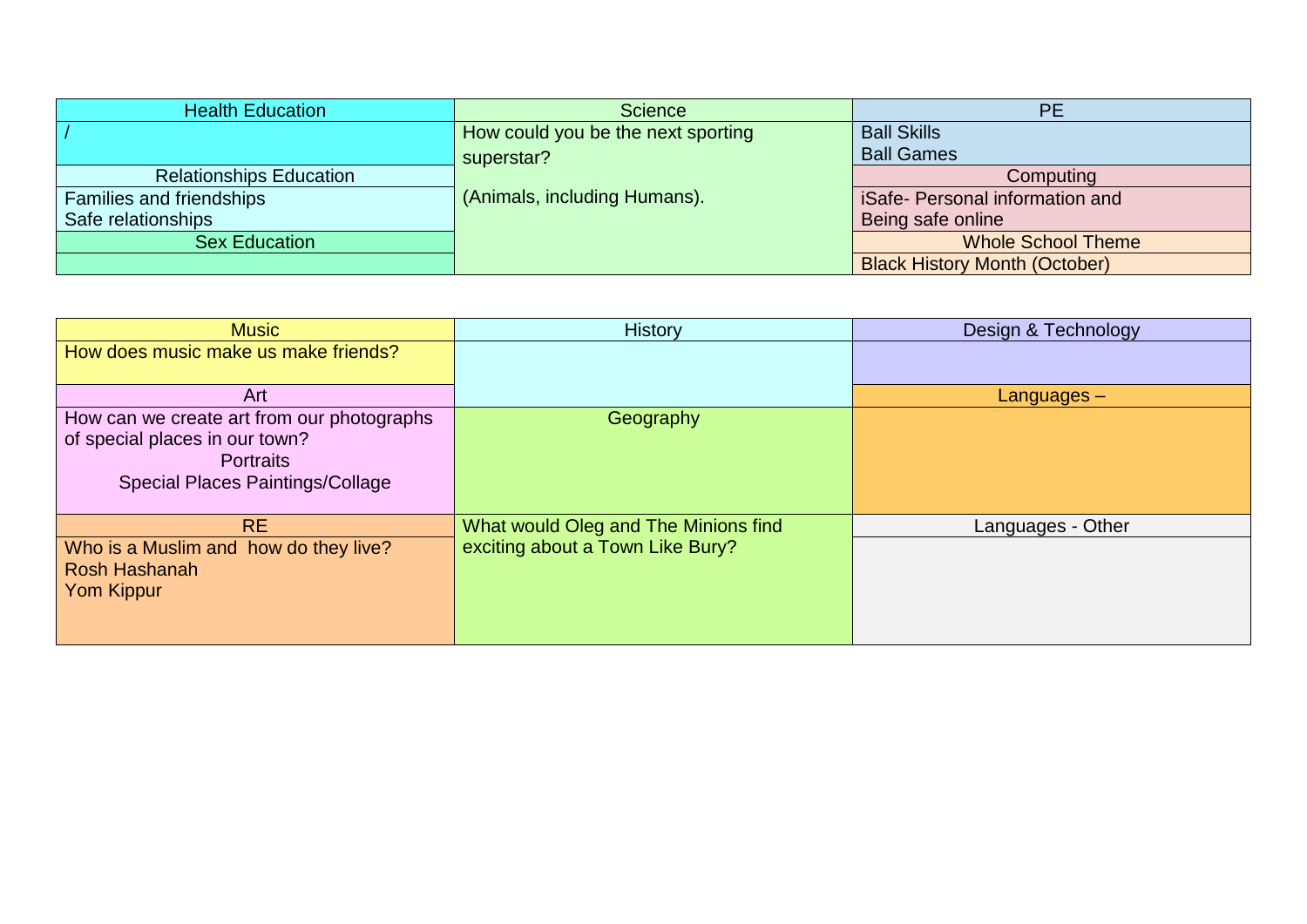|                                         |                       | Autumn 2                                                                                                                                                                                                                                                     |                                                                                                                                                                                                           |
|-----------------------------------------|-----------------------|--------------------------------------------------------------------------------------------------------------------------------------------------------------------------------------------------------------------------------------------------------------|-----------------------------------------------------------------------------------------------------------------------------------------------------------------------------------------------------------|
| <b>Reading</b><br><b>Shared Reading</b> |                       | Narratives by the same author. - Roald Dahl: The Twits, George's Marvellous Medicine                                                                                                                                                                         |                                                                                                                                                                                                           |
|                                         | <b>Guided Reading</b> | Genres: Poetry - Colour poems<br>Narratives by the same author<br>Non-chronological texts                                                                                                                                                                    | <b>Texts/Stimuli: narratives</b><br>Read several books by the same author<br>Drew Daywait and Oliver Jeffers<br>Julia Donaldson<br><b>Comprehension Book Year 2</b><br>Sea-themed non-fiction texts       |
| Writing                                 |                       | Genre:<br>Write an instructional leaflet for Bonfire Night<br>Poetry links with Remembrance.<br>Write own Colour poem.<br>L&L.Poetry Unit - write a kenning<br>Write a Non-chronological text -<br>*Write about trip to the theatre (personal<br>experience) | Text/ stimuli<br>Leaflets.<br>The Fish Who Could Wish -Korky Paul<br><b>Tiger-Usha Kishore</b><br>River- Julia Krebbin<br>Don't call alligator long mouth till you cross the River<br>Journey To The Deep |
| <b>Maths</b>                            |                       | <b>Statistics</b><br>Time<br>Number and Place Value<br><b>Fractions</b><br><b>Addition and Subtraction</b><br>Measurement                                                                                                                                    |                                                                                                                                                                                                           |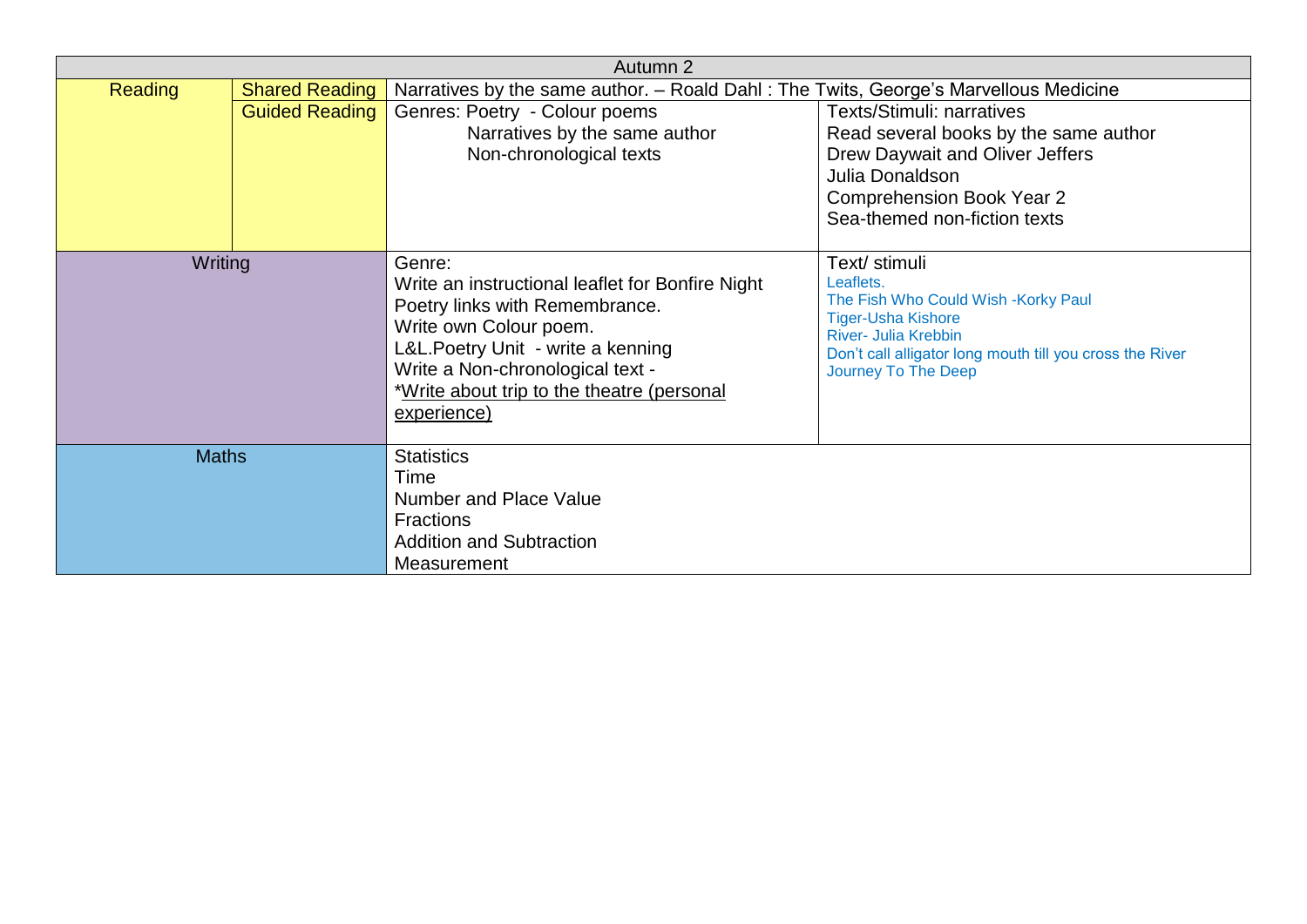| <b>Health Education</b>         | <b>Science</b>                    | PE                                    |
|---------------------------------|-----------------------------------|---------------------------------------|
|                                 | Non- due to Nativity performance. | Gymnastics                            |
| <b>Relationships Education</b>  |                                   | Computing                             |
| Safe relationships              |                                   | Y2 iProgram                           |
| Respecting ourselves and others |                                   | 6 weeks                               |
|                                 |                                   | Creating simple animations            |
| <b>Sex Education</b>            |                                   | <b>Whole School Theme</b>             |
|                                 |                                   | Remembrance                           |
|                                 |                                   | Anti bullying Week (15 - 19 November) |

| <b>Music</b>                             | <b>History</b>                             | Design & Technology |
|------------------------------------------|--------------------------------------------|---------------------|
| How does music teach us about the past?  |                                            |                     |
| Art                                      |                                            | $L$ anguages $-$    |
| How can you recreate African Art?        | Geography                                  |                     |
| RE.                                      | Where would you prefer to live: England or | Languages - Other   |
| Why does Christmas matter to Christians? | Africa?                                    |                     |
| <b>Diwali</b>                            |                                            |                     |
| Hanukah                                  |                                            |                     |
| Advent                                   |                                            |                     |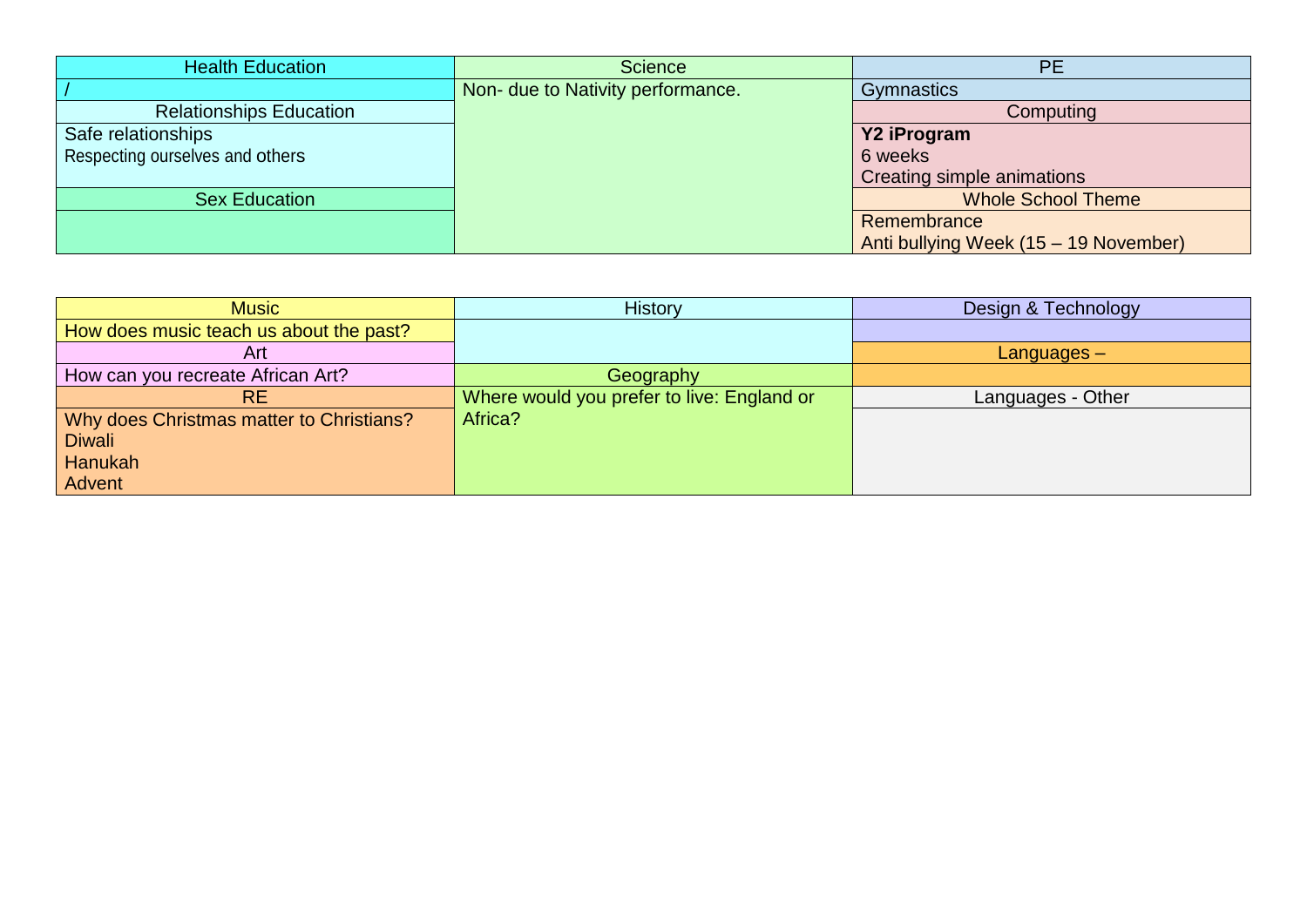|                |                       | Spring 1                                                                                                                                                                                |                                                                                                                                                                                                                                                                      |
|----------------|-----------------------|-----------------------------------------------------------------------------------------------------------------------------------------------------------------------------------------|----------------------------------------------------------------------------------------------------------------------------------------------------------------------------------------------------------------------------------------------------------------------|
| <b>Reading</b> | <b>Shared Reading</b> |                                                                                                                                                                                         |                                                                                                                                                                                                                                                                      |
|                | <b>Guided Reading</b> | Pobble 365 Justify views about characters, events and feelings using evidence from texts.                                                                                               |                                                                                                                                                                                                                                                                      |
| Writing        |                       | Genres:<br>Unit 3 (LL)Write a playscript<br>Write about personal experiences/ Write about<br>real events (repeated in Spring 2 Historical events)<br><b>Stories From Other Cultures</b> | Texts/Stimuli:<br>Little Croc's Purse/Oh Gnome!<br>Personal experiences<br><b>The Darkest Dark</b><br><b>Counting on Catherine</b><br>Neil Armstrong - Man On The Moon / One Giant Leap<br><b>Other Cultures</b><br>Zahara film clip<br>Lilia And The Secret Of Rain |
| <b>Maths</b>   |                       | <b>Number and Place Value</b><br><b>Addition and Subtraction</b><br>Multiplication<br>Shape<br><b>Statistics</b>                                                                        | Bringing The Rain to Kapiti Plain                                                                                                                                                                                                                                    |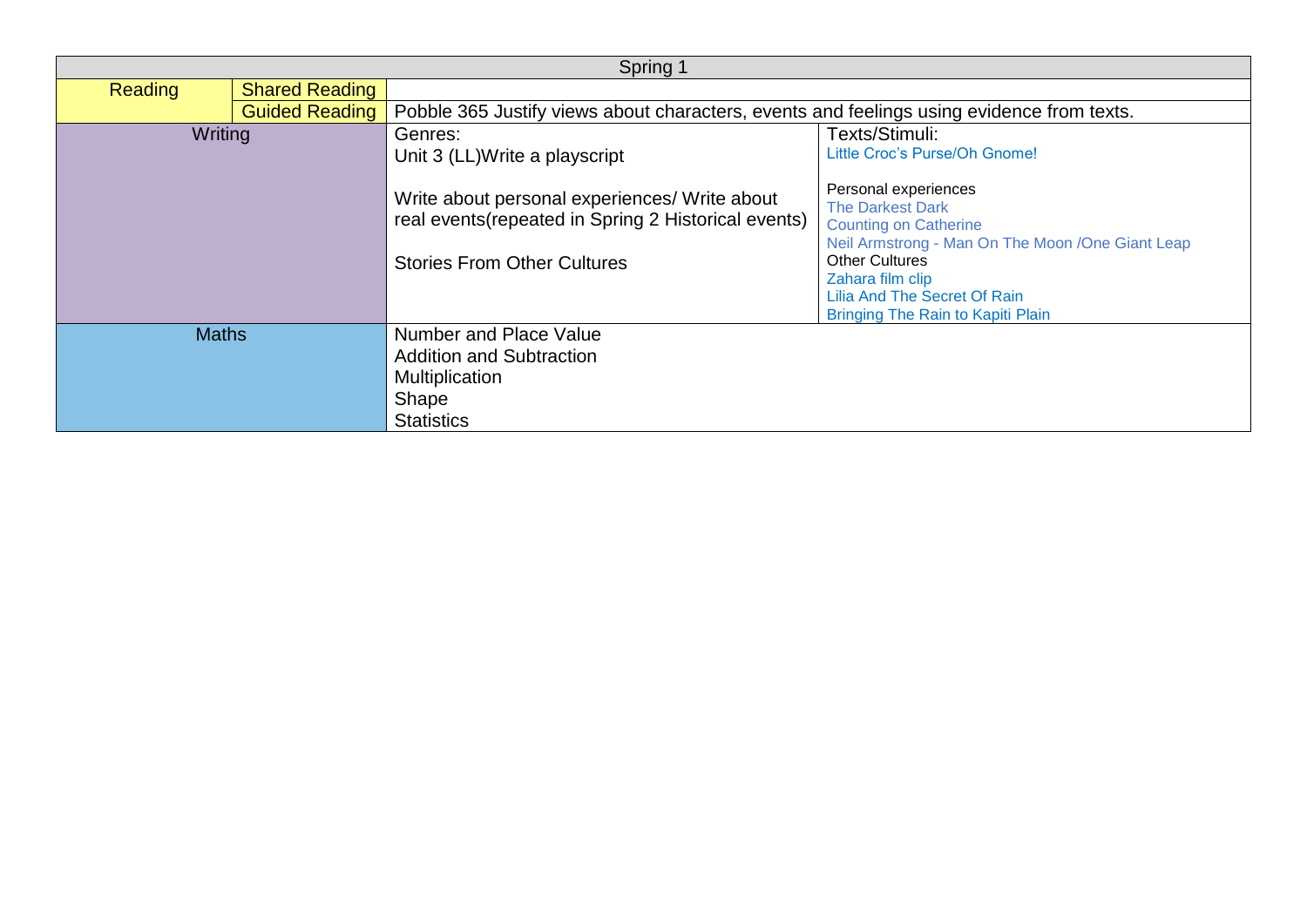| <b>Health Education</b>               | <b>Science</b>                    | <b>PE</b>                    |
|---------------------------------------|-----------------------------------|------------------------------|
|                                       | What materials are in our school? | Multi-skills                 |
| <b>Relationships Education</b>        |                                   | Computing                    |
| Belonging to a community              | (Materials)                       | Y2 iSearch                   |
| Media literacy and digital resilience |                                   | 5 weeks                      |
|                                       |                                   | Using the web to find things |
|                                       |                                   | out                          |
| <b>Sex Education</b>                  |                                   | <b>Whole School Theme</b>    |
|                                       |                                   | <b>LGBT+ History Week</b>    |
|                                       |                                   | Safer Internet Day (8th Feb) |

| <b>Music</b>                                                                                                                                                                                                                | <b>History</b>                       | Design & Technology |
|-----------------------------------------------------------------------------------------------------------------------------------------------------------------------------------------------------------------------------|--------------------------------------|---------------------|
| How does music make the world a better                                                                                                                                                                                      | Why was Neil Armstrong very brave? ( |                     |
| place?                                                                                                                                                                                                                      | autumn 2?)                           |                     |
| Art                                                                                                                                                                                                                         |                                      | Languages –         |
| Can you look at photographs taken from<br>space and of the work of famous painters<br>such as Turner and try to create their own<br>painting based on one of these two themes?<br>(Link to Neil Armstrong topic in history) | Geography                            |                     |
| <b>RE</b>                                                                                                                                                                                                                   |                                      | Languages - Other   |
| Who is a Muslim and how do they live? Part 2                                                                                                                                                                                |                                      |                     |
| <b>Chinese New Year</b>                                                                                                                                                                                                     |                                      |                     |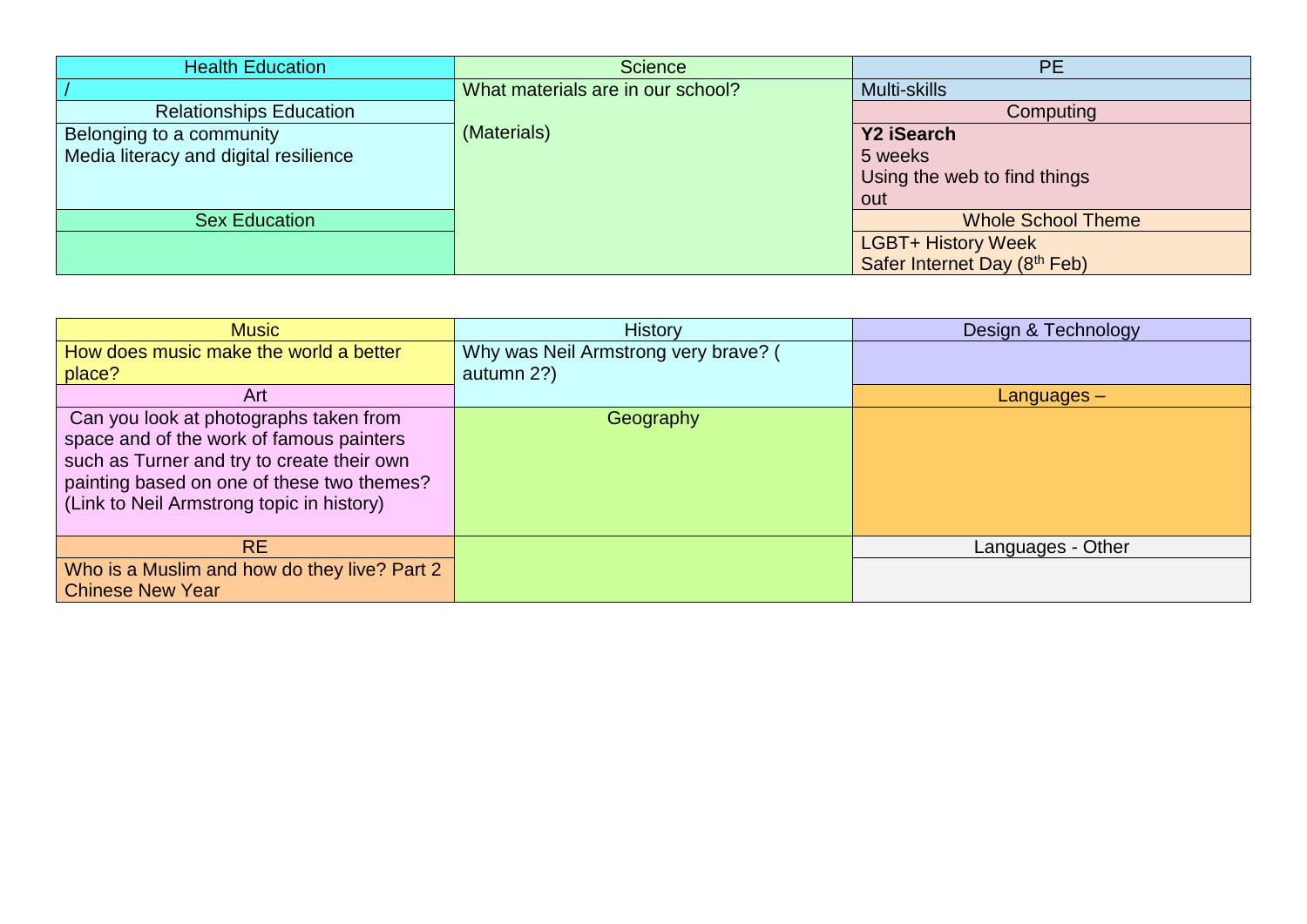| Spring 2       |                       |                                                                                                                            |                                                                                                   |
|----------------|-----------------------|----------------------------------------------------------------------------------------------------------------------------|---------------------------------------------------------------------------------------------------|
| <b>Reading</b> | <b>Shared Reading</b> | The BFG                                                                                                                    |                                                                                                   |
|                |                       | Guided Reading   A range of traditional stories/ other cultures.                                                           |                                                                                                   |
|                |                       | Qualities of characters/predictions.                                                                                       |                                                                                                   |
|                |                       | Make links with other books they have read.                                                                                |                                                                                                   |
|                |                       | Use of effective language choices.                                                                                         |                                                                                                   |
|                |                       | Poetry.                                                                                                                    |                                                                                                   |
| Writing        |                       | Genres:<br>Unit $4$ (LL)<br>Write a traditional story.<br>Write Instructions.<br>Write a riddle poem based on a superhero. | Texts/Stimuli:<br>Billy Monster's Daymare (LL)<br><b>Beauty And The Beast</b><br>The Wolfs' story |
| <b>Maths</b>   |                       | <b>Position and Direction</b><br>Measurement<br>Shape<br>Money<br><b>Addition and Subtraction</b>                          |                                                                                                   |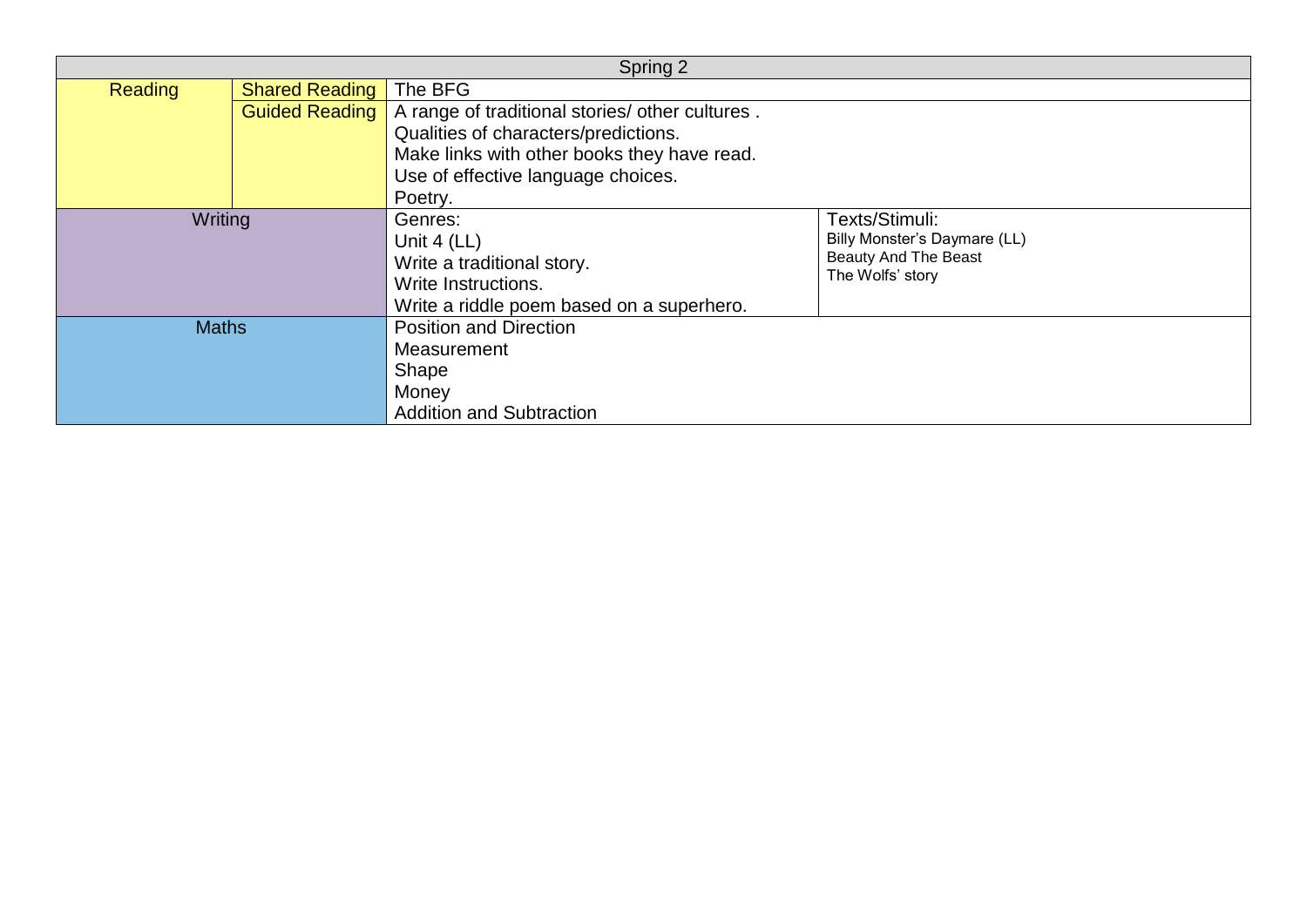| <b>Health Education</b>               | <b>Science</b>                | <b>PE</b>                   |
|---------------------------------------|-------------------------------|-----------------------------|
|                                       | What happens as animals grow? | <b>Athletics</b>            |
|                                       |                               | Jungle Yoga                 |
| <b>Relationships Education</b>        | (Animals including Humans)    | Computing                   |
| Media literacy and digital resilience |                               | <b>Y2iPub</b>               |
| Money and work                        |                               | <b>6weeks</b>               |
|                                       |                               | Creating interactive ebooks |
| <b>Sex Education</b>                  |                               | <b>Whole School Theme</b>   |
|                                       |                               |                             |

| <b>Music</b>                          | <b>History</b>                           | Design & Technology |
|---------------------------------------|------------------------------------------|---------------------|
| How does music teach us about our     | Why was Christopher Columbus very brave? |                     |
| neighbourhood?                        | Reinforce continents.                    |                     |
| Art                                   |                                          | $L$ anguages $-$    |
| Colour and Pattern - Animals.         | Geography                                |                     |
| <b>RE</b>                             |                                          | Languages - Other   |
| Why does Easter matter to Christians? |                                          |                     |
| Lent                                  |                                          |                     |
| Easter                                |                                          |                     |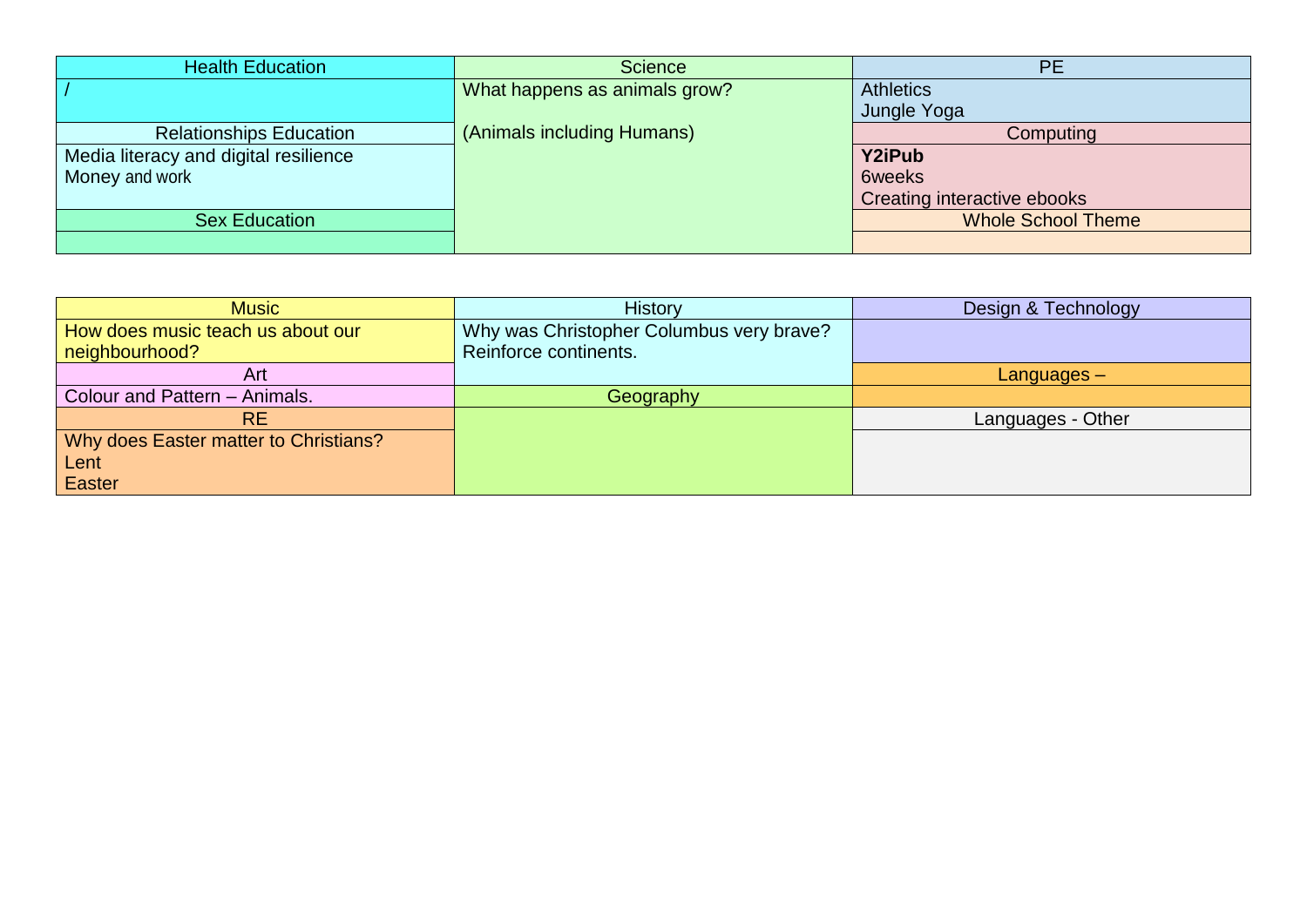| Summer 1       |                       |                                                              |                                |
|----------------|-----------------------|--------------------------------------------------------------|--------------------------------|
| <b>Reading</b> | <b>Shared Reading</b> |                                                              |                                |
|                | <b>Guided Reading</b> | Make inferences on the basis of what is being said and done. |                                |
|                |                       | Use evidence in texts to answer questions                    |                                |
| Writing        |                       | Genres:                                                      | Texts/Stimuli:                 |
|                |                       | Write a sequenced short story.                               | <b>BFG/Sophie's experience</b> |
|                |                       | Write coherent narratives about personal                     |                                |
|                |                       | experiences and those of others (real or fictional)          |                                |
| <b>Maths</b>   |                       | Number and Place Value                                       |                                |
|                |                       | <b>Division</b>                                              |                                |
|                |                       | Multiplication                                               |                                |
|                |                       | Money                                                        |                                |
|                |                       | <b>Number and Place Value</b>                                |                                |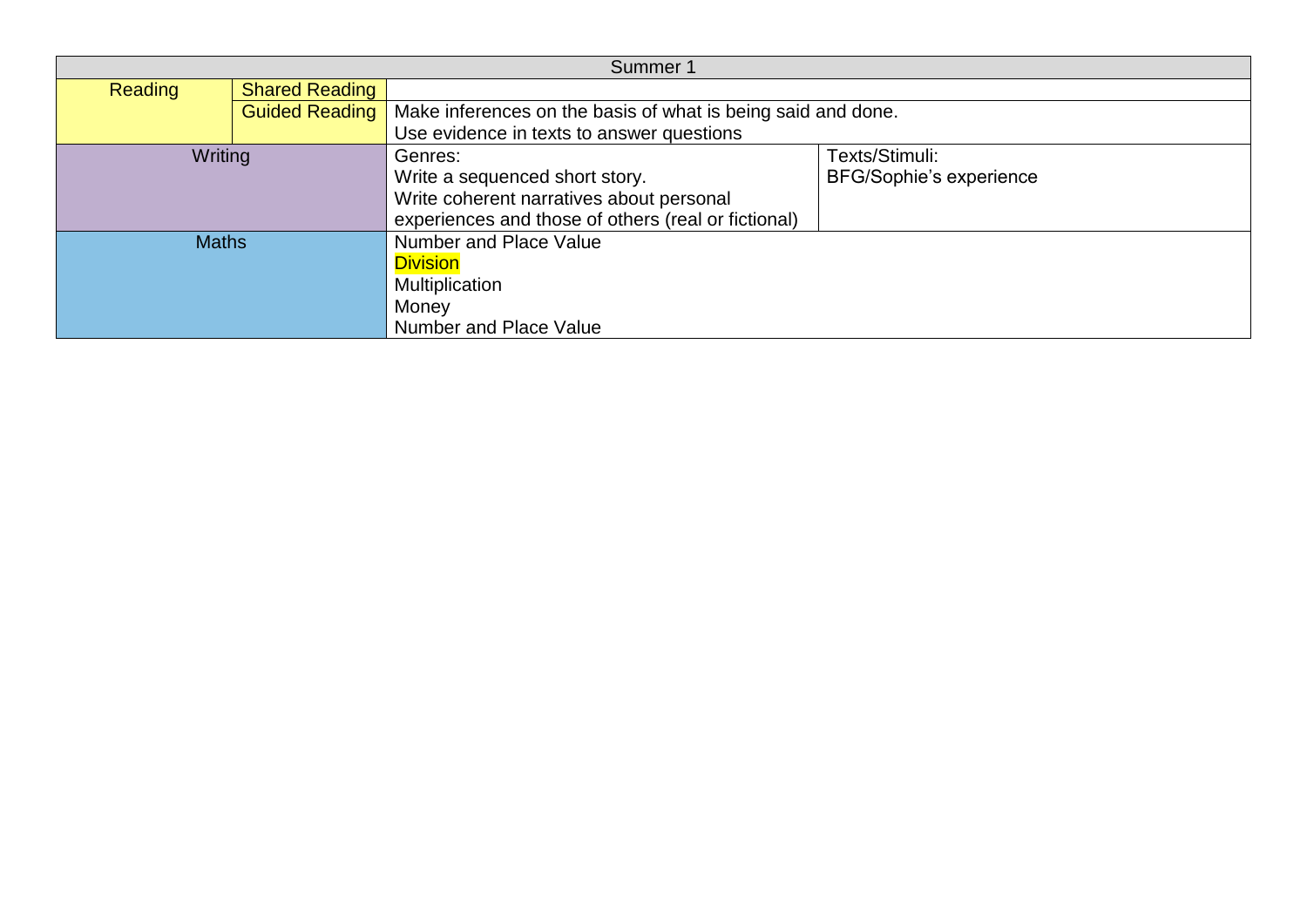| <b>Health Education</b>              | <b>Science</b>                  | <b>PE</b>                                 |
|--------------------------------------|---------------------------------|-------------------------------------------|
| Physical health and Mental wellbeing | How can we grow our own plants? | Dance                                     |
| Growing and changing                 |                                 |                                           |
| <b>Relationships Education</b>       | (Plants)                        | Computing                                 |
|                                      |                                 | iPad Year2                                |
|                                      |                                 | 5-6weeks                                  |
|                                      |                                 | Algorithms & Programming                  |
|                                      |                                 | Designing and developing algorithms and   |
|                                      |                                 | programs to create                        |
|                                      |                                 | Simple animations with Daisy the Dinosaur |
| <b>Sex Education</b>                 |                                 | <b>Whole School Theme</b>                 |
|                                      |                                 | Queen's Platinum Jubilee (23 – 27 May)    |

| <b>Music</b>                               | <b>History</b>                             | Design & Technology |
|--------------------------------------------|--------------------------------------------|---------------------|
| How does music make us happy?              | What were the people who lived in our town | Food                |
| Art                                        | like in the Victorian times? (swapped to   | $L$ anguages $-$    |
|                                            | summer 1 from 2 to link with science)      |                     |
|                                            |                                            |                     |
| Fruit Printing - Links with growing and    | Geography                                  |                     |
| planting.                                  |                                            |                     |
| Observational drawing.                     |                                            |                     |
| <b>RE</b>                                  |                                            | Languages - Other   |
| What is the "Good News" Christians believe |                                            |                     |
| Jesus brings?                              |                                            |                     |
| Ramadan                                    |                                            |                     |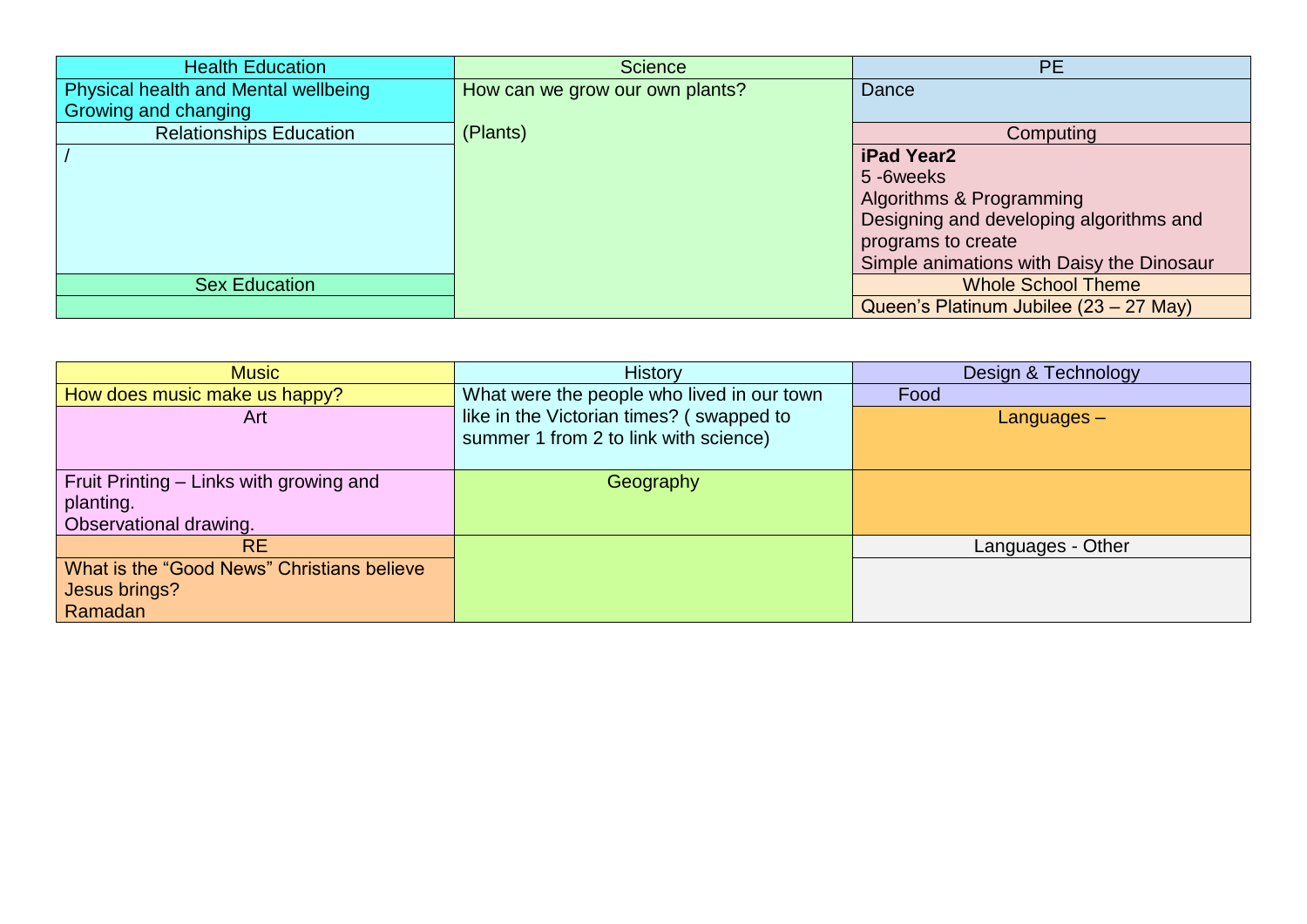| Summer 2       |                       |                                                                            |                                        |
|----------------|-----------------------|----------------------------------------------------------------------------|----------------------------------------|
| <b>Reading</b> | <b>Shared Reading</b> | Range of favourite authors.                                                |                                        |
|                | <b>Guided Reading</b> | Discuss favourite authors and genres of books, give opinions.              |                                        |
|                |                       | Recognise similarities in the plot or characters within different stories. |                                        |
| Writing        |                       | Genres:                                                                    | Texts/Stimuli:                         |
|                |                       | Write a diary event about events/adopt a                                   | The Night Shimmy - Anthony Browne (LL) |
|                |                       | viewpoint.                                                                 | Chatterbox ben- Adrian Bradbury        |
|                |                       | Write a fantasy story                                                      | The Man On The Moon - Make links with  |
|                |                       |                                                                            | explorers topic in Geography.          |
| <b>Maths</b>   |                       | <b>Number and Place Value</b>                                              |                                        |
|                |                       | <b>Fractions</b>                                                           |                                        |
|                |                       | <b>Division</b>                                                            |                                        |
|                |                       | Measurement                                                                |                                        |
|                |                       | Time                                                                       |                                        |
|                |                       | Money                                                                      |                                        |
|                |                       | Shape                                                                      |                                        |
|                |                       | <b>Addition and Subtraction</b>                                            |                                        |